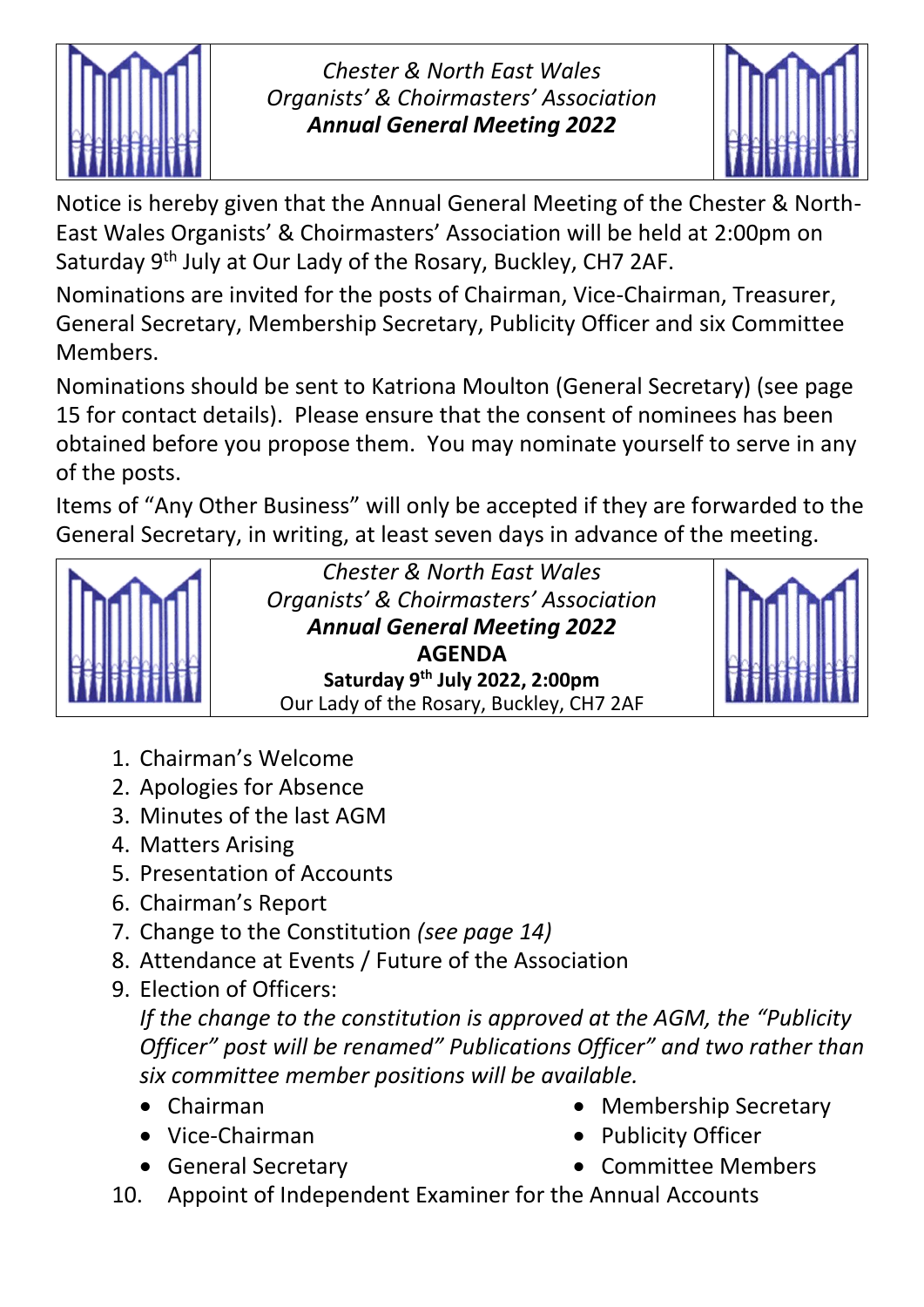

## *Chester & North East Wales Organists' & Choirmasters' Association* **Annual General Meeting July 2022 Proposed Change to the Constitution**



Paragraph 7 of the Constitution states:

7. The Committee

The business of the Association shall be managed by a Committee, elected at the Annual General Meeting, consisting of:

Chairman **General Secretary** Publicity Officer Vice-Chairman Treasurer Membership Secretary

together with six other Members. The Committee may co-opt a Member for a specific responsibility.

The Committee shall meet at least twice between each Annual General Meeting. The quorum shall consist of 5 Members, with at least two of these being Officers. Minutes shall be taken of all meetings and agreed at the next meeting. All Officers and Committee Members may be re-elected annually, if they are willing to serve another year.

An Examiner, duly appointed by the Committee, shall examine all accounts at least once a year.

It is proposed that it is amended as follows: (The changes are highlighted.)

7. The Committee

The business of the Association shall be managed by a Committee, elected at the Annual General Meeting, consisting of:

Chairman **General Secretary Publications Officer** Vice-Chairman Treasurer Membership Secretary

together with two other Members. The Committee may co-opt a Member for a specific responsibility.

The Committee shall meet at least twice between each Annual General Meeting. The quorum shall consist of 3 Members, including either the Chair or Vice-Chairman.

Minutes shall be taken of all meetings and agreed at the next meeting. All Officers and Committee Members may be re-elected annually, if they are willing to serve another year.

An Examiner, duly appointed by the Committee, shall examine all accounts at least once a year.

*The full constitution is available at* 

*[https://www.iainstinson.com/cnewoca/membership/membership/constitution-](https://www.iainstinson.com/cnewoca/membership/membership/constitution-2021.pdf)[2021.pdf](https://www.iainstinson.com/cnewoca/membership/membership/constitution-2021.pdf) or from the General Secretary.*